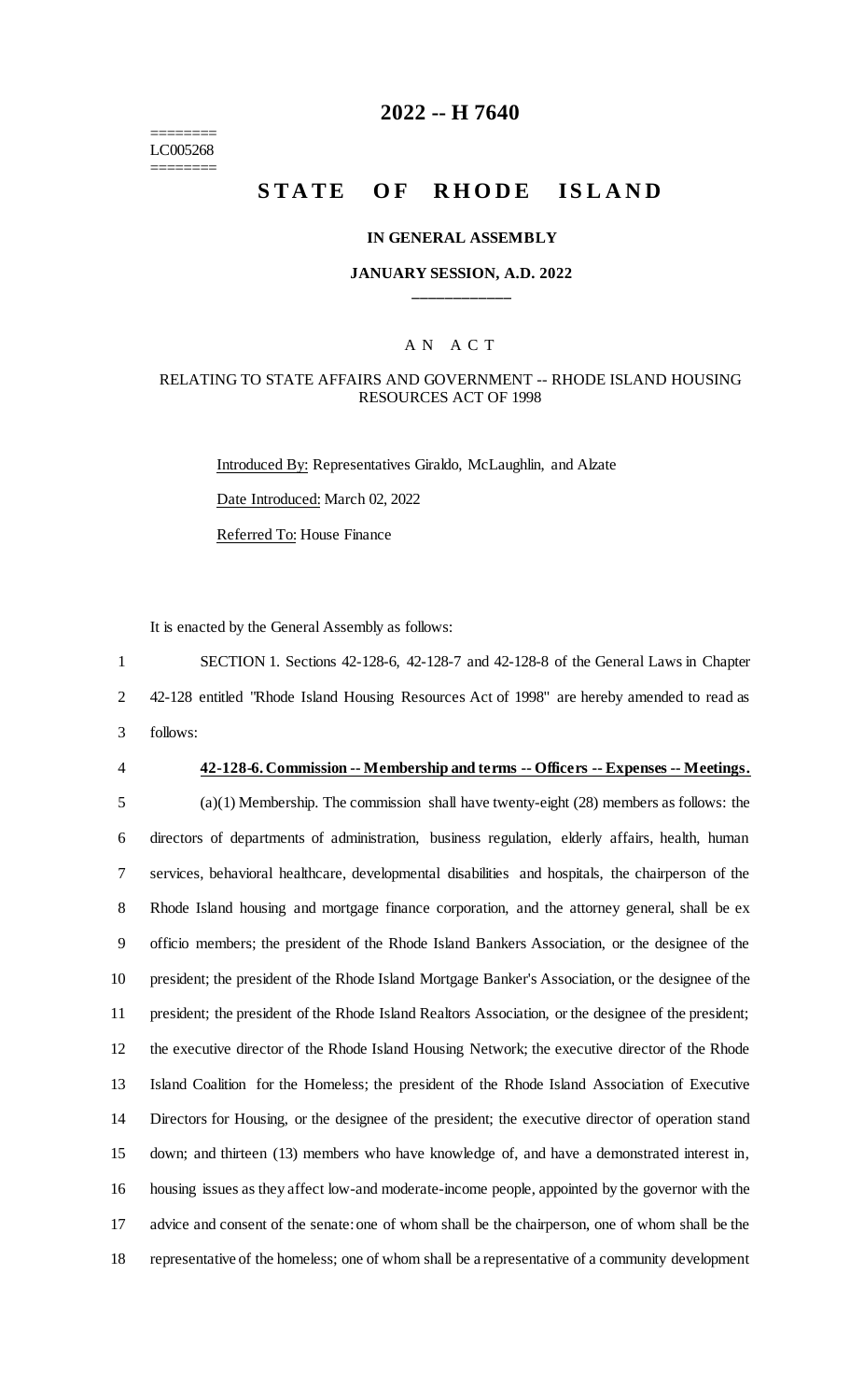corporation; one of whom shall be the representative of an agency addressing lead poisoning issues; one of whom shall be a local planner; one of whom shall be a local building official; one of whom shall be a representative of fair housing interests; one of whom shall be representative of an agency advocating the interest of racial minorities; one of whom shall be a representative of the Rhode 5 Island Builders Association; one of whom shall be a representative of insurers a Rhode Island city or town with a population below twenty-five thousand (25,000) people and with a median family income less than forty thousand dollars (\$40,000), according to data from the United States Census 8 Bureau; one of whom shall be a representative of a community development intermediary that provides financing and technical assistance to housing non-profits; one of whom shall be a nonprofit developer; and one of whom shall be a senior housing advocate.

 (2) The terms of appointed members shall be three (3) years, except for the original appointments, the term of four (4) of whom shall be one year and the term of four (4) of whom shall be two (2) years; no member may serve more than two (2) successive terms.

 (b) Officers. The governor shall appoint the chairperson of the commission, who shall not be an ex officio member, with the advice and consent of the senate. The commission shall elect annually a vice-chairperson, who shall be empowered to preside at meetings in the absence of the chairperson, and a secretary.

 (c) Expenses. The members of the commission shall serve without compensation, but shall be reimbursed for their reasonable actual expenses necessarily incurred in the performance of their duties.

 (d) Meetings. Meetings of the commission shall be held upon the call of the chairperson, or five (5) members of the commission, or according to a schedule that may be annually established by the commission; provided, however, that the commission shall meet at least once quarterly. A majority of members of the commission, not including vacancies, shall constitute a quorum, and no vacancy in the membership of the commission shall impair the right of a quorum to exercise all the rights and perform all of the duties of the commission.

#### **42-128-7. General powers.**

 The commission shall have the following powers, together with all powers incidental to or necessary for the performance of those set forth in this chapter:

(1) To sue and be sued.

 (2) To negotiate and to enter into contracts, agreements, and cooperative agreements with agencies and political subdivisions of the state, not-for-profit corporations, for profit corporations, and other partnerships, associations and persons for any lawful purpose necessary and desirable to effect the purposes of this chapter.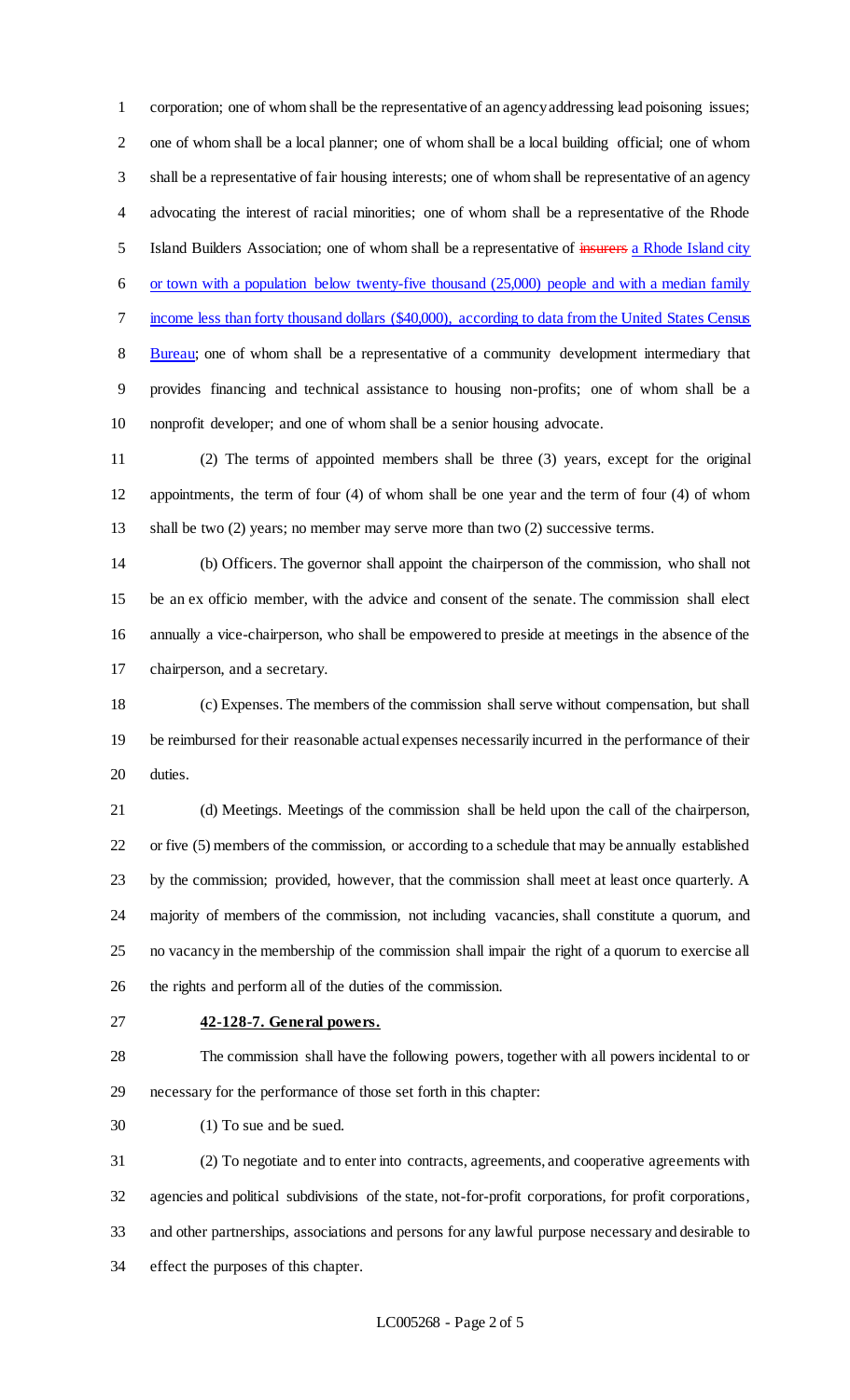(3) To adopt by-laws and rules for the management of its affairs and for the exercise of its powers and duties, and to establish the committees, workgroups, and advisory bodies that from time to time may be deemed necessary.

 (4) To receive and accept grants or loans as may be made by the Federal government, and grants, donations, contributions and payments from other public and private sources.

 (5) To grant or loan funds to agencies and political subdivisions of the state or to private groups to effect the purposes of this chapter; provided that, in each funding round, there must be a material award that benefits a Rhode Island city or town with a population below twenty-five

thousand (25,000) people and with a median family income less than forty thousand dollars

(\$40,000), according to data from the United States Census Bureau.

 (6) To secure the cooperation and assistance of the United States and any of its agencies, and of the agencies and political subdivisions of this state in the work of the commission.

(7) To establish, charge, and collect fees and payments for its services.

**42-128-8. Powers and duties.**

 In order to provide housing opportunities for all Rhode Islanders, to maintain the quality of housing in Rhode Island, and to coordinate and make effective the housing responsibilities of the agencies and subdivisions of the state, the commission shall have the following powers and duties:

 (1) Policy, planning and coordination of state housing functions. The commission shall have the power and duty:

 (i) To prepare and adopt the state's plans for housing; provided, however, that this provision shall not be interpreted to contravene the prerogative of the state planning council to adopt a state guide plan for housing.

(ii) To prepare, adopt, and issue the state's housing policy.

(iii) To conduct research on and make reports regarding housing issues in the state.

 (iv) To advise the governor and general assembly on housing issues and to coordinate housing activities among government agencies and agencies created by state law or providing housing services under government programs.

 (2) Establish, implement, and monitor state performance measures and guidelines for housing programs. The commission shall have the power and the duty:

 (i) To promulgate performance measures and guidelines for housing programs conducted under state law.

 (ii) To monitor and evaluate housing responsibilities established by state law, and to establish a process for annual reporting on the outcomes of the programs and investments of the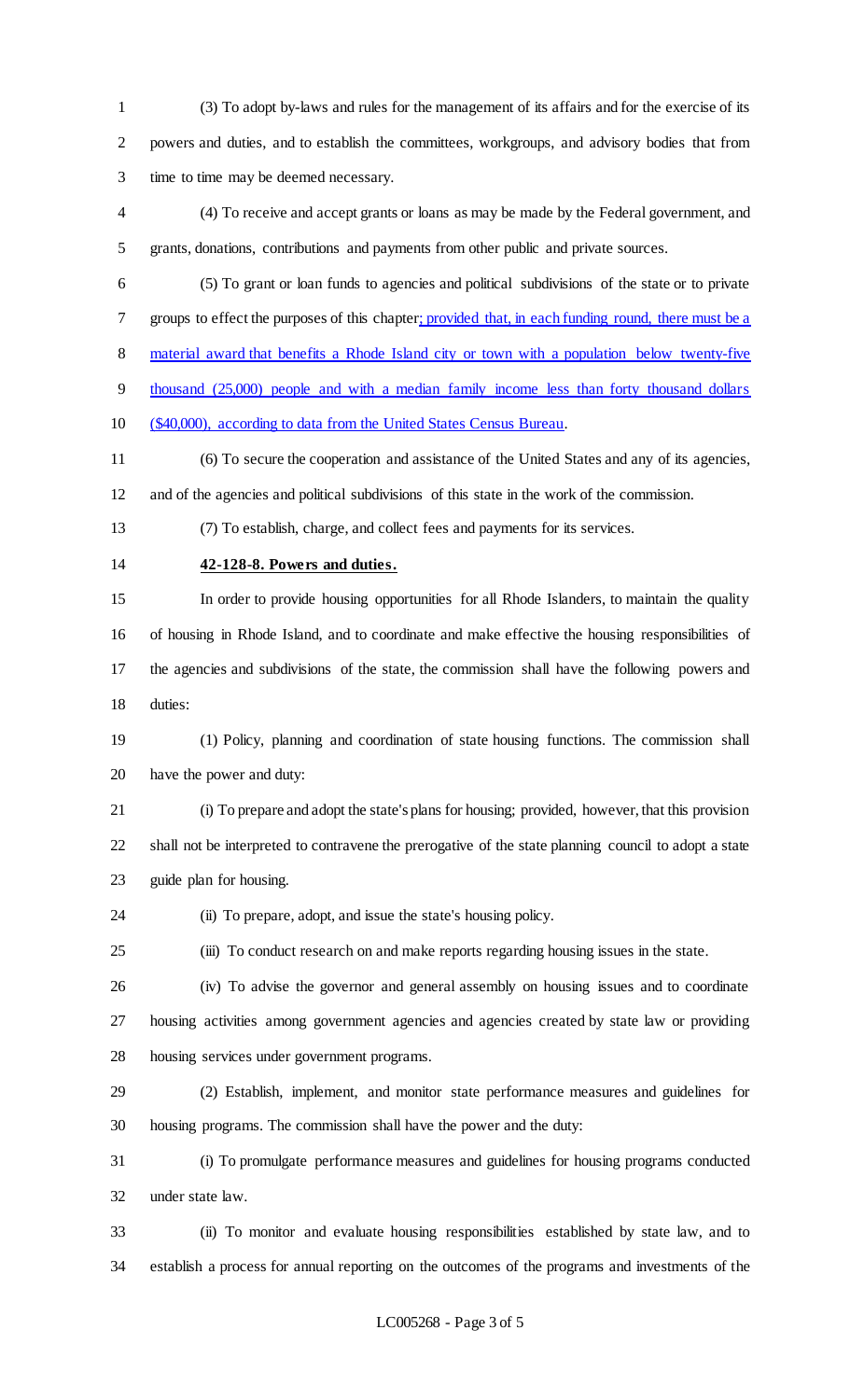- state in housing for low and moderate income people.
- (iii) To hear and resolve disputes pertaining to housing issues.
- (3) Administer the programs pertaining to housing resources that may be assigned by state
- law. The commission shall have the power and duty to administer programs for housing, housing
- services, and community development, including, but not limited to, programs pertaining to:
- 
- (i) Abandoned properties and the remediation of blighting conditions.
- 

(ii) Lead abatement and to manage a lead hazard abatement program in cooperation with

the Rhode Island housing and mortgage finance corporation.

(iii) Services for the homeless.

(iv) Rental assistance.

(v) Community development.

(vi) Outreach, education and technical assistance services.

 (vii) Assistance, including financial support, to nonprofit organizations and community development corporations.

 (viii) Tax credits that assist in the provision of housing or foster community development or that result in support to nonprofit organizations performing functions to accomplish the purposes of this chapter.

 (ix) The Supportive Services Program, the purpose of which is to help prevent and end homelessness among those who have experienced long-term homelessness and for whom certain services in addition to housing are essential. State funding for this program may leverage other resources for the purpose of providing supportive services. Services provided pursuant to this subsection may include, but not be limited to: assistance with budgeting and paying rent; access to employment; encouraging tenant involvement in facility management and policies; medication monitoring and management; daily living skills related to food, housekeeping and socialization; counseling to support self-identified goals; referrals to mainstream health, mental health and treatment programs; and conflict resolution.

- In the administration of the programs in this subsection, the commission shall award, in
- each funding round, a material award that benefits a Rhode Island city or town with a population
- below twenty-five thousand (25,000) people and with a median family income less than forty
- thousand dollars (\$40,000), according to data from the United States Census Bureau.
- SECTION 2. This act shall take effect upon passage.

======== LC005268 ========